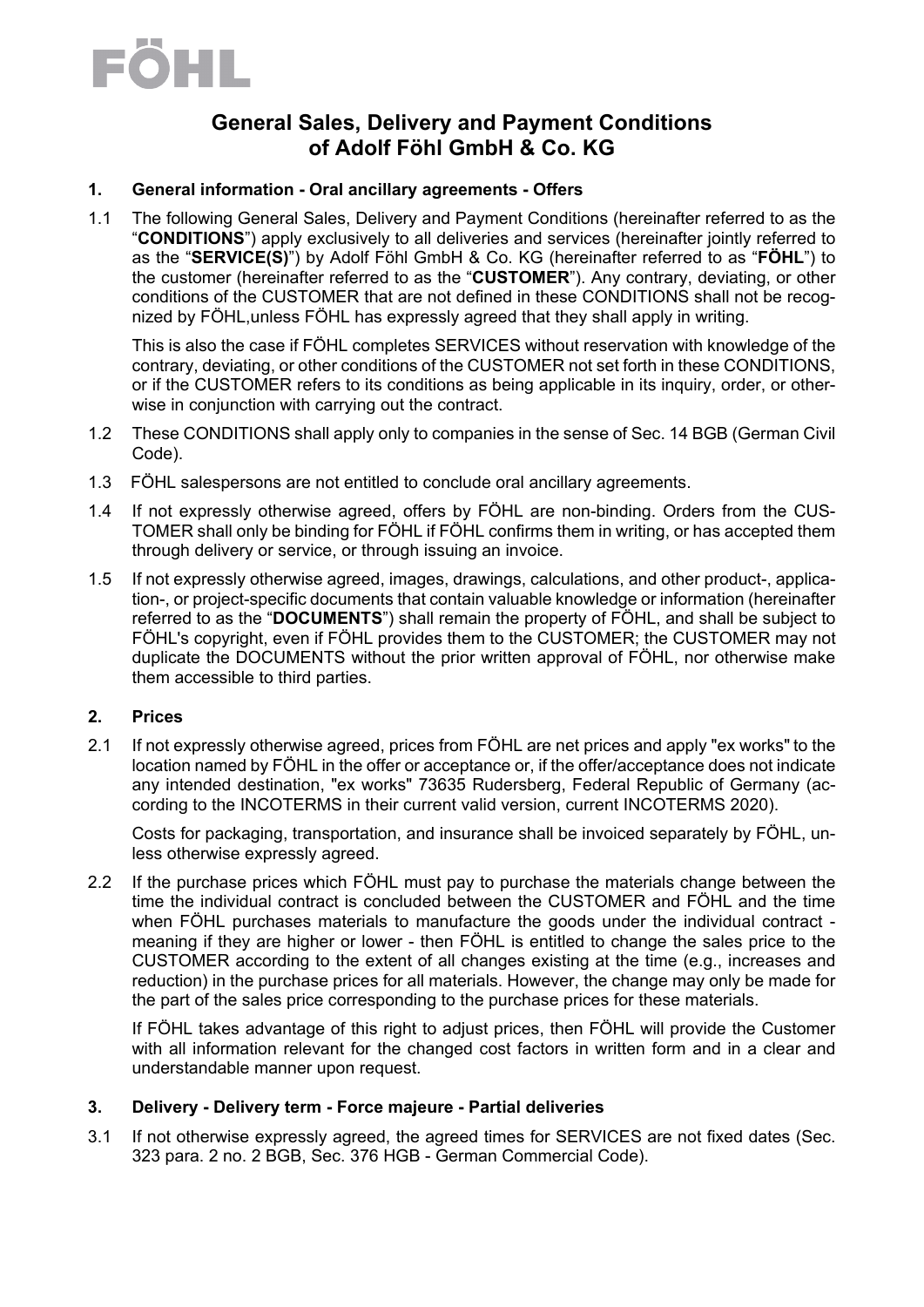

- 3.2 Terms for the SERVICES shall begin only once all details have been clarified and both contractual partners have come to an agreement on all conditions of the contract. The following requirements apply, in particular, to compliance with the delivery and service terms:
	- The CUSTOMER must promptly submit all documents to be provided by the CUSTOMER to FÖHL;
	- The CUSTOMER must promptly provide all approvals and permits it is required to obtain;
	- The CUSTOMER must fulfill all obligations, in particular its payment obligations, promptly and in full.
- 3.3 If not otherwise expressly agreed, the delivery term shall be considered complied with if the goods have left the respective FÖHL production plant within the agreed delivery term.
- 3.4 In the case of call-off contracts without an agreed delivery term, production batch sizes and acceptance deadlines, FÖHL is entitled to request a binding definition of these from the CUS-TOMER at the latest three months after the order confirmation, unless otherwise expressly agreed. If the CUSTOMER does not fulfill this request within three weeks, FÖHL is entitled to set a two-week grace period and withdraw from the contract and/or request claims for damages after this period.
- 3.5 Deadlines for SERVICES by FÖHL shall be extended accordingly if failure to comply with these deadlines was due to force majeure, e.g., an unforeseeable event over which FÖHL has no influence and for which FÖHL is not responsible. This is also the case if such an incident of force majeure occurs during a default of delivery, or occurs to one of FÖHL's preliminary suppliers. Incidents of force majeure include, in particular, official measures and orders - regardless of whether they are valid or invalid - wars, revolutions, embargoes, pandemics, epidemics, fire, earthquakes, floods, storms, explosions, or other natural catastrophes.

If FÖHL is not able to perform the SERVICES within a reasonable time period due to an incident of force majeure, then both parties have the right to withdraw from the contract in question in whole or in part. The same applies if it subsequently becomes impossible to fulfill the contract and this is not the responsibility of FÖHL. There shall be no claims for damages due to such a withdrawal.

- 3.6 FÖHL shall be released from its delivery obligation if FÖHL itself does not receive the correct deliveries of goods/supplied parts necessary to fulfill the contract, without being culpable for this, and if FÖHL has concluded a congruent hedging transaction with the supplier. FÖHL is furthermore obligated to inform the CUSTOMER promptly and promptly reimburse the CUS-TOMER for any return services already received.
- 3.7 Insofar as it is reasonable for the CUSTOMER, FÖHL is entitled to carry out partial deliveries and services and can invoice these separately.
- 3.8 If the SERVICE is delayed at the request of the CUSTOMER or due to circumstances for which the CUSTOMER is responsible, then FÖHL is entitled to charge the CUSTOMER for costs incurred for storage after notification is sent that goods are ready for shipment, and at least 0.5% of the invoice amount for each week or partial week, or a maximum of 10% of the invoice total. Both parties may verify that higher, lower, or no storage costs were incurred. Statutory rights to withdraw from the contract and request claims for damages shall remain unaffected.
- 3.9 FÖHL shall be liable for default according to statutory regulations in consideration of the restrictions regulated under clause 8 of these CONDITIONS, with the following caveat:

If the default was caused by simple negligent, and FÖHL is not subject to mandatory liability due to an injury to life, body, health, or because it has accepted a warranty or the purchasing risk, then FÖHL's liability for delay damages shall be limited such that the CUSTOMER can request 0.5% for each full week of delay, and a maximum total of 5% of the price for the part of the SERVICES that cannot be put into useful operation due to the delay. This does not result in any change in the burden of proof to the detriment of the CUSTOMER. The CUSTOMER's statutory right of withdrawal shall remain unaffected.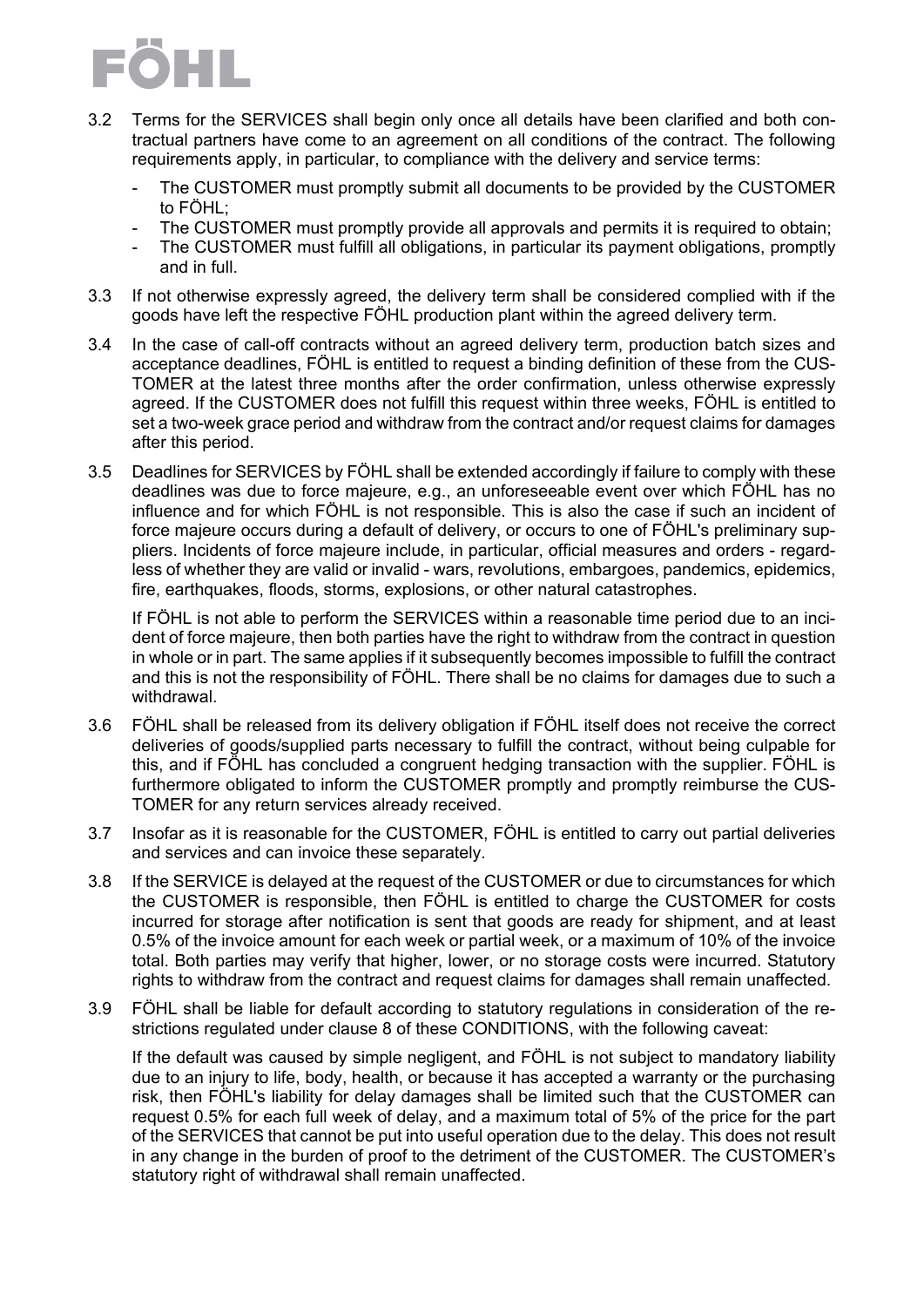## EOHL

#### **4. Delivery conditions - transfer of risk - INCOTERMS - transportation insurance**

- 4.1 If not expressly otherwise agreed, delivery is provided "ex works" to the location named by FÖHL in the offer or acceptance or, if the offer/acceptance does not indicate any intended destination, "ex works" 73635 Rudersberg, Federal Republic of Germany (according to the INCOTERMS in their current valid version, current INCOTERMS 2020).
- 4.2 If not otherwise expressly agreed, the risk of accidental destruction and accidental deterioration of goods shall be transferred to the CUSTOMER upon handover of goods to the transportation personnel, and at the latest when the goods leave the delivery warehouse. This also applies if FÖHL has taken over responsibility for the delivery. If the shipment of goods is delayed due to the culpability of the CUSTOMER, the risk shall be transferred from FÖHL from the time at which FÖHL has reported to the CUSTOMER that the goods are ready to ship.
- 4.3 If the contract uses international customary shipping and transfer of risk clauses, these shall be interpreted according to the international regulations for interpreting commonly used contractual formulations (INCOTERMS in the current valid version, currently INCOTERMS 2020).

#### **5. Dimensions - weights - delivery quantities**

- 5.1 The DIN and EN standards apply for compliance with dimensions. Otherwise, FÖHL provides dimensions and weights in its offers and order confirmations to the best of its knowledge. If not otherwise expressly agreed, and insofar as this would be reasonable for the CUSTOMER, minor deviations, in particular excess or reduced weights due to casting technology, shall not entitle the CUSTOMER to file a complaint.
- 5.2 Due to the unique features of the metal casting process, excess or reduced deliveries of up to 10% are permitted from the agreed quantity of goods in series production.

#### **6. Defect claims - complaint obligations**

- 6.1 Statutory regulations apply to the rights of the CUSTOMER for material defects and defects of title (including incorrect or reduced deliveries and improper assembly/installation or incorrect operating instructions), unless otherwise specified in the following.
- 6.2 The primary basis of FÖHL's defect liability is the agreement concluded to stipulate the properties and intended use of the goods (including accessories and instructions). If the parties have agreed to specific properties and the intended use of the goods, objective requirements for the purchased object shall not apply in this respect.
- 6.3 If the properties have not been agreed, then whether or not a defect exists shall be assessed based on statutory regulations (Sec. 434 para. 3 BGB). Public statements by the manufacturer or third parties on its behalf, in particular in advertisements or on the label of the product, shall take precedence over statements by other third parties.
- 6.4 FÖHL and the CUSTOMER agree that, in case of a claim for supplementary performance (correction or supplementary delivery), the less expensive option shall be selected as long as this does not result in any disadvantages for the CUSTOMER.
- 6.5 The CUSTOMER shall provide FÖHL with the time and opportunity needed to provide the supplementary performance it owes, in particular to hand over goods about which complaints have been made for testing purposes. In case of a replacement delivery, the CUSTOMER shall return the defective goods to FÖHL at the request of FÖHL pursuant to statutory regulations; however, the CUSTOMER shall have no claim to have these returned. Supplementary fulfillment includes neither the disassembly, removal, or de-installation of defective goods, nor the installation, attachment, or integration of goods that are free from defects if we were not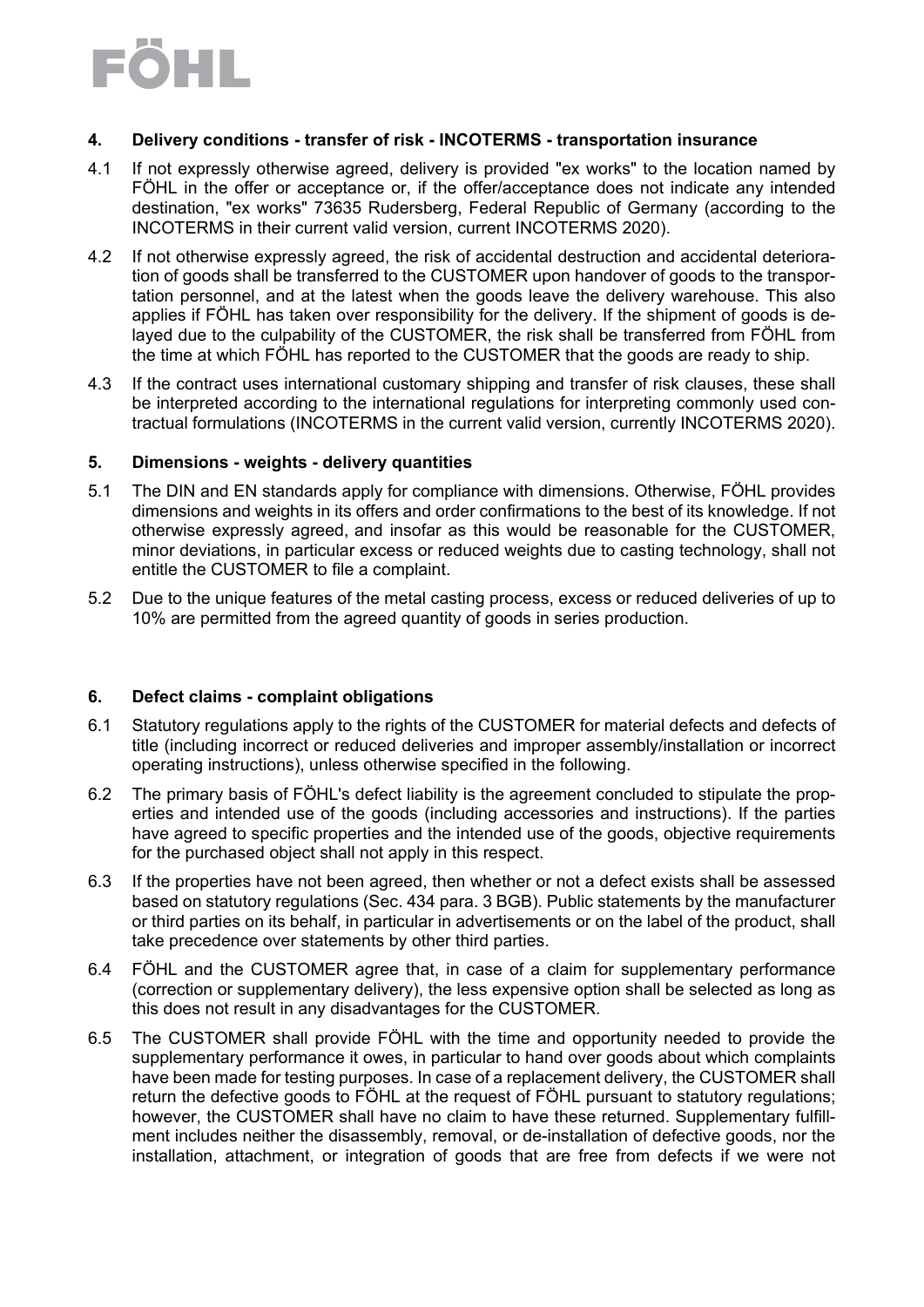

originally obligated to provide these services; claims of the CUSTOMER to reimburse relevant costs ("removal and installation costs") shall remain unaffected.

- 6.6 If the complaint proves to be legitimate, FÖHL shall bear the costs necessary for the purpose of supplementary fulfillment, as long as this does not result in any unreasonable burden for FÖHL, in accordance with statutory regulations and these CONDITIONS if there actually was a defect.
- 6.7 If the expenses necessary for the purpose of supplementary fulfillment increase because the CUSTOMER has used the goods at a different location besides the place of fulfillment after delivery, then the CUSTOMER shall bear the additional costs incurred.
- 6.8 If it becomes clear in the course of supplementary fulfillment that there is no defect, FÖHL can request reimbursement from the CUSTOMER for the costs incurred due to the illegitimate request to correct the defect, if the CUSTOMER was aware, or was not aware due to negligence, that there actually was no defect.
- 6.9 The CUSTOMER shall inform FÖHL promptly in writing after delivery of complaints due to incomplete or defective deliveries (obvious defects), or after the defect is discovered. Otherwise, the assertion of claims for defects shall be excluded. If goods are intended for installation or other further processing, then inspections shall always be carried out directly before the processing.
- 6.10 FÖHL does not agree to any restriction to the investigation and complaint obligations of the CUSTOMER (in particular as a result of Sec. 377 HGB and Art. 38, 39 CISG).
- 6.11 Defect claims shall expire within 12 months from the transfer of risk. This shall not apply if the law pursuant to Sections 438 para. 1 no. 2, 438 para. 3, 479 para. 1 and Sec. 634a BGB specify longer limitation periods, nor for liability for damages resulting from an injury to life, body, or health, nor for liability for damages resulting from an intentional or grossly negligent breach of duty.
- 6.12 Defect claims are excluded, among other instances, in case of:
	- delayed or improper investigation and submission of complaints for the defect according to clause 6.9 and clause 6.10 of these CONDITIONS;
	- subsequent unauthorized changes to the goods, unless the defect can be verified to have not been caused by these changes;
	- defects resulting from natural wear and tear, improper use, or improper storage of the goods.
- 6.13 The CUSTOMER can only request reimbursement for damages from FÖHL according to clause 8 of these CONDITIONS.

#### **7. Intellectual property rights - defects of title**

- 7.1 If not expressly otherwise agree, FÖHL is obligated to perform the SERVICES only in the manufacturing country or the country of delivery, free from commercial property rights of third parties. "**PROPERTY RIGHTS**" in the sense of these CONDITIONS are patents, utility and registered models, trademarks, including applications for registration for said rights, and copyrights. If a third party makes legitimate claims against the CUSTOMER due to the violation of PROTECTED RIGHTS as a result of SERVICES performed by FÖHL and used in accordance with the contract, then FÖHL shall be liable to the CUSTOMER during the term stipulated in clause 6.11 of these CONDITIONS as follows:
- 7.2 FÖHL shall, at its discretion and at its own cost, either obtain a right of use for the SERVICES in question, or change or replace this right so that the PROTECTED RIGHT is not violated. If this is not possible for FÖHL to do at reasonable conditions, the CUSTOMER shall have a statutory right to withdraw from the agreement or reduce its compensation. FÖHL's obligation to pay damages shall be determined according to clause 8 of these CONDITIONS.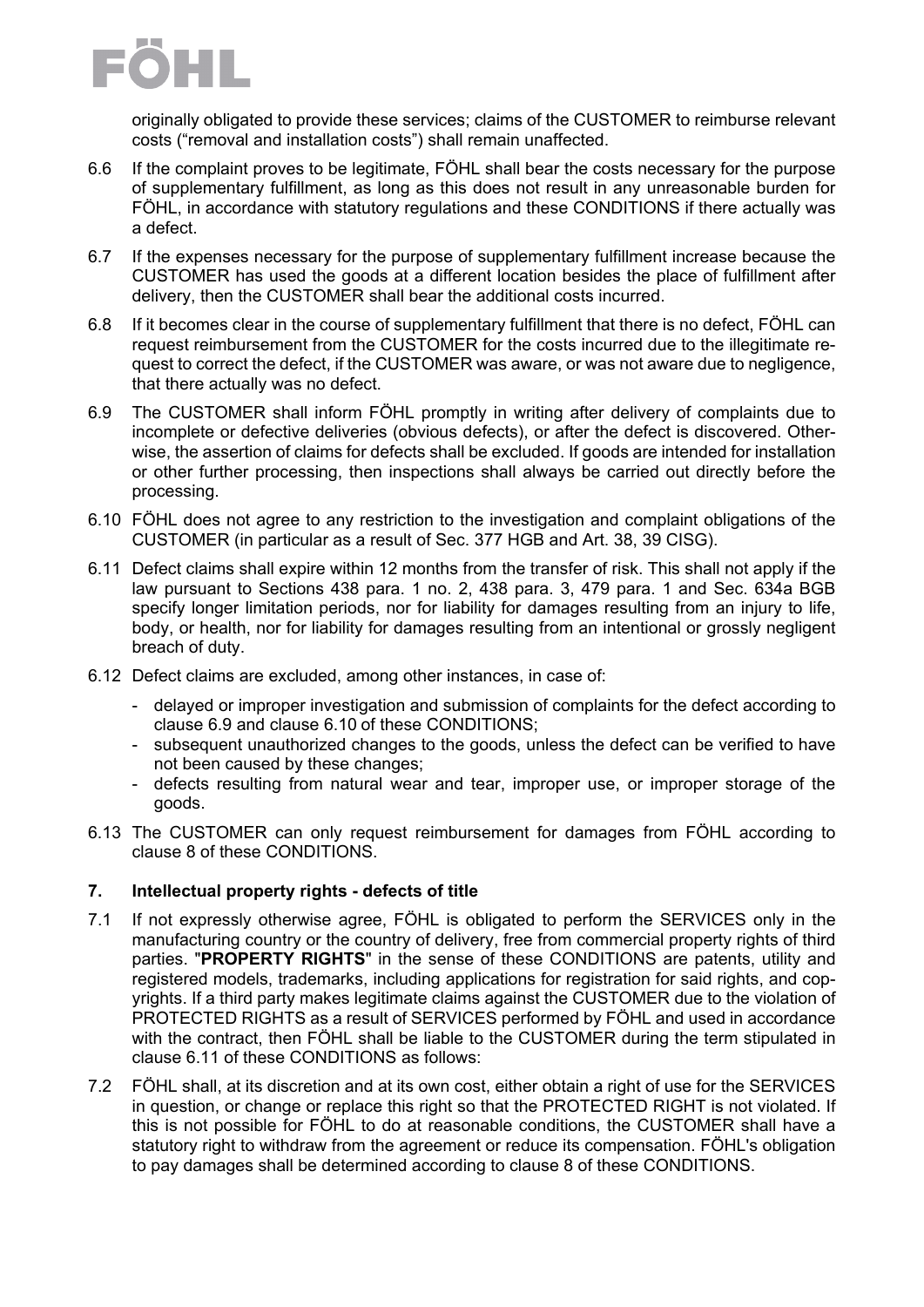

- 7.3 The above obligations shall exist only if (a) the CUSTOMER has informed FÖHL promptly regarding the claims asserted by the third party in writing, (b) the CUSTOMER did not recognize a violation, and (c) FÖHL reserves the right to take any measures to prevent the claim and engage in settlement negotiations.
- 7.4 Claims shall be excluded if the CUSTOMER is solely responsible for the violation of protected rights.
- 7.5 Claims by the CUSTOMER are furthermore excluded if and insofar as (a) the violation of protected rights was caused by specialized specifications of the CUSTOMER, (b) due to a use which was not foreseeable by FÖHL, or (c) because the CUSTOMER changed the SERVICES subsequently without authorization.
- 7.6 Further or other claims against FÖHL or its agents than those regulated in clause 7 of these CONDITIONS due to a defect of title are excluded.
- 7.7 If any results created in the course of carrying out the contractual obligations can be registered for protected rights, then FÖHL shall be entitled to all protected rights to this result, unless the CUSTOMER played a significant part in creating the results. In such cases, or in all other cases in which results which can be registered for protected rights were created jointly, FÖHL and the CUSTOMER agree that FÖHL shall be entitled at least to a non-exclusive right of use, free of charge and unlimited in time, space, and content.

#### **8. Liability**

- 8.1 FÖHL shall be liable to the CUSTOMER for damages and reimbursement of wasted expenditures in the sense of Sec. 284 BGB (hereinafter referred to as "**CLAIMS FOR DAMAGES**") due to defects in the SERVICES or violations of other contractual or non-contractual obligations, in particular due to unlawful actions, only in cases of intentional action or gross negligence. The above limitation of liability shall not apply in case of injury to life, body, or health, if a warranty is provided or purchasing risk is accepted, or in case of violations of significant contractual obligations or liability under the Product Liability Act.
- 8.2 The CLAIMS FOR DAMAGES due to a violation of significant contractual obligations shall be limited to reimbursement of typical damages for the contract which FÖHL should have been able to predict when the contract was concluded based on circumstances known to FÖHL, except in cases of intentional action and gross negligence, or due to an injury to life, body, or health, if a warranty is provided or purchasing risk is accepted, or in case of liability under the Product Liability Act.
- 8.3 The foreseeable damages typical for the contract in the sense of clause 8.2 of these CONDI-TIONS are:
	- (a) per loss event: Maximum damages of the net purchase price for the contract in question.
	- (b) per calendar year: Maximum damages of the net revenues at which the CUSTOMER purchased goods from FÖHL in the previous calendar year. During the first year of the contract, maximum damages of the net revenues at which the CUSTOMER purchased goods from FÖHL until the damage occurred.
- 8.4 In every case, foreseeable damages typical for the contract in the sense of clause 8.2 of these CONDITIONS shall not include indirect damages (such as lost profits or damages resulting from interruptions to production).
- 8.5 Regardless of clauses 8.3 and 8.4 of these CONDITIONS, when determining the amount FÖHL shall pay to the CUSTOMER as CLAIMS FOR DAMAGES, the economic circumstances of FÖHL, the type, scope and duration of the business relationship, any causation or culpability contributions of the CUSTOMER according to Sec. 254 BGB, and any particularly poor installation situation of the product must be taken into account to a reasonable extent to the benefit of FÖHL. In particular, the CLAIMS FOR DAMAGES for which FÖHL is responsible must be reasonable based on the value of the goods.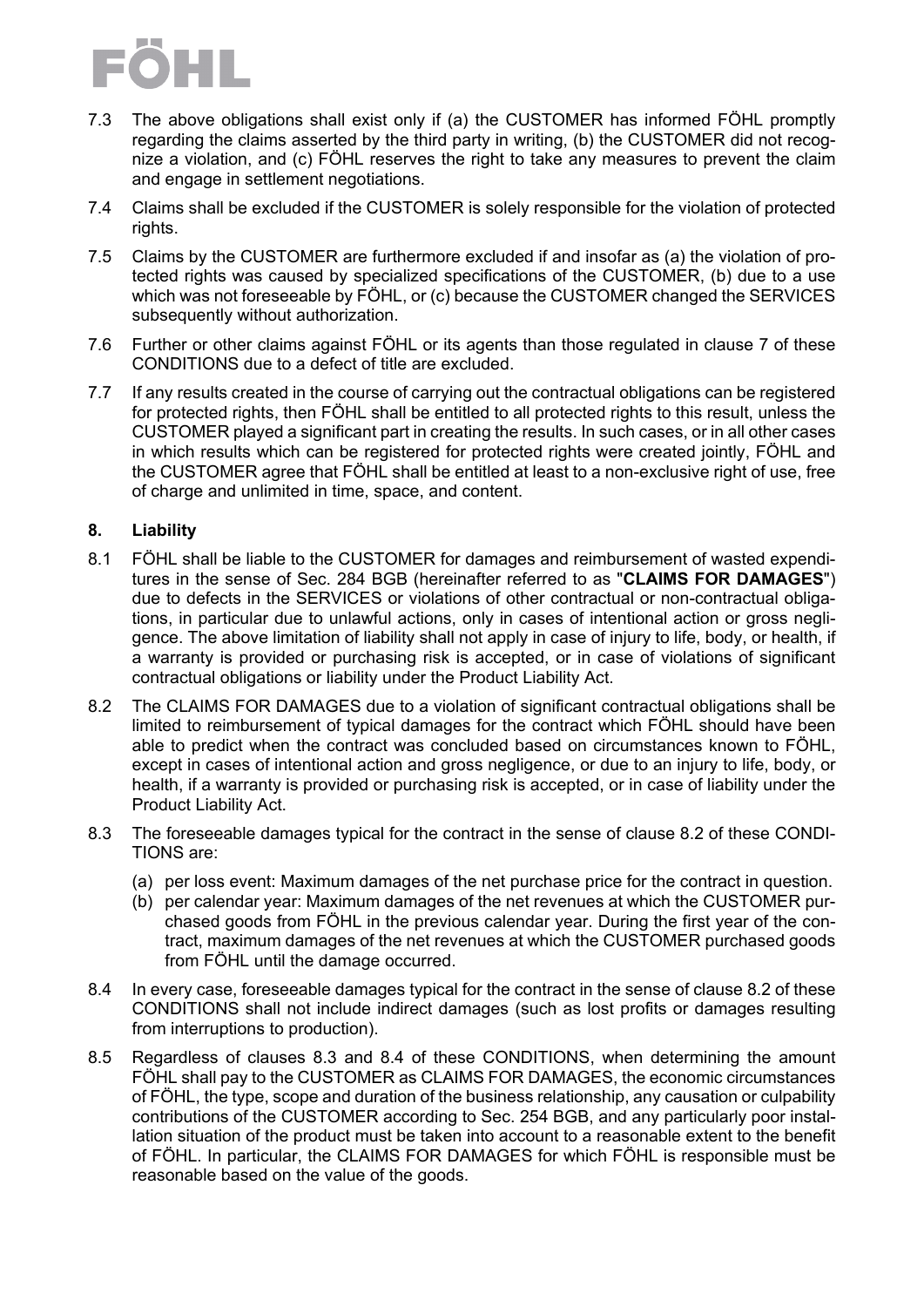

- 8.5 All restrictions of liability shall also apply in case of breaches of duty by persons if FÖHL is responsible for their culpability under the law.
- 8.6 The above regulations shall not result in any change in the burden of proof to the detriment of the CUSTOMER.
- 8.7 Significant contractual obligations in the sense of clauses 8.1 and 8.2 of these CONDITIONS are those obligations that must be fulfilled for the contract to be properly carried out, and which the CUSTOMER should regularly be able to trust will be fulfilled.

#### **9. Payment conditions - offsetting - securities - assignment**

- 9.1 If not otherwise expressly agreed, the CUSTOMER shall make its payments net within 30 days of the invoice date, but not before goods are received.
- 9.2 The CUSTOMER shall be entitled to rights of offsetting or retention only if their counter-claims have been established in a court of law, if they are undisputed or have been recognized by FÖHL, or if they are in a close mutual relationship to the claims of FÖHL.
- 9.3 Furthermore, the CUSTOMER is only entitled to exercise a right of retention if their counterclaim is based on the same contractual relationship.
- 9.4 If there are factual reasons to believe that the asset situation of the CUSTOMER has worsened after the contract was concluded, or other facts after the contract was concluded or identifiable facts that would justify an assumption that FÖHL's claim to return services is endangered because of the CUSTOMER's inability to pay, then FÖHL is entitled to request reasonable securities for the SERVICES and/or revoke any payment deadlines granted, including for other claims. If the CUSTOMER does not provide the reasonable securities requested by FÖHL within a reasonable time period, FÖHL can withdraw from the contract in question. Previously existing claims from SERVICES performed or due to default shall likewise remain unaffected as FÖHL's rights under Sec. 321 BGB.
- 9.5 Claims resulting from the contractual relationship can only be assigned with the prior written approval of FÖHL. There shall be no claim to grant such approval. Sec. 354a HGB shall remain unaffected.

#### **10. Retention of ownership**

- 10.1 FÖHL shall remain the owner of the goods until all current and future liabilities of the CUS-TOMER from the ongoing business relationship with FÖHL are paid. This also applies if the price for certain goods designated by the CUSTOMER has been paid. If the retention of ownership is linked to specific requirements or formal regulations in the CUSTOMER's country, then the CUSTOMER is obligated to inform FÖHL of this and ensure they are fulfilled at its own cost.
- 10.2 If the CUSTOMER behaves in a manner that violates the contract, in particular by not paying the purchase price due, then FÖHL shall be entitled to withdraw from the contract in accordance with the law and request goods sold under a retention of ownership (hereinafter referred to as the "**RESERVED GOODS**") be returned. The request for return shall also contain a declaration of withdrawal from the contract. If the CUSTOMER does not pay the purchase price due, FÖHL may only assert these rights if FÖHL has previously provided the CUSTOMER with a reasonable payment term without success, or if setting such a term is not required by law.
- 10.3 If RESERVED GOODS are combined or mixed with other goods or processed this shall always be done on behalf of FÖHL as the manufacturer, but without any obligations for FÖHL. If the (co-)ownership expires due to combining, mixing, or processing, the parties hereby already agree that (co-)ownership of the new goods shall be transferred to FÖHL on a proportional basis depending on the ratio between the invoiced amounts of the combined, mixed, or processed products. The CUSTOMER shall safeguard the (co-)ownership on behalf of FÖHL without charge.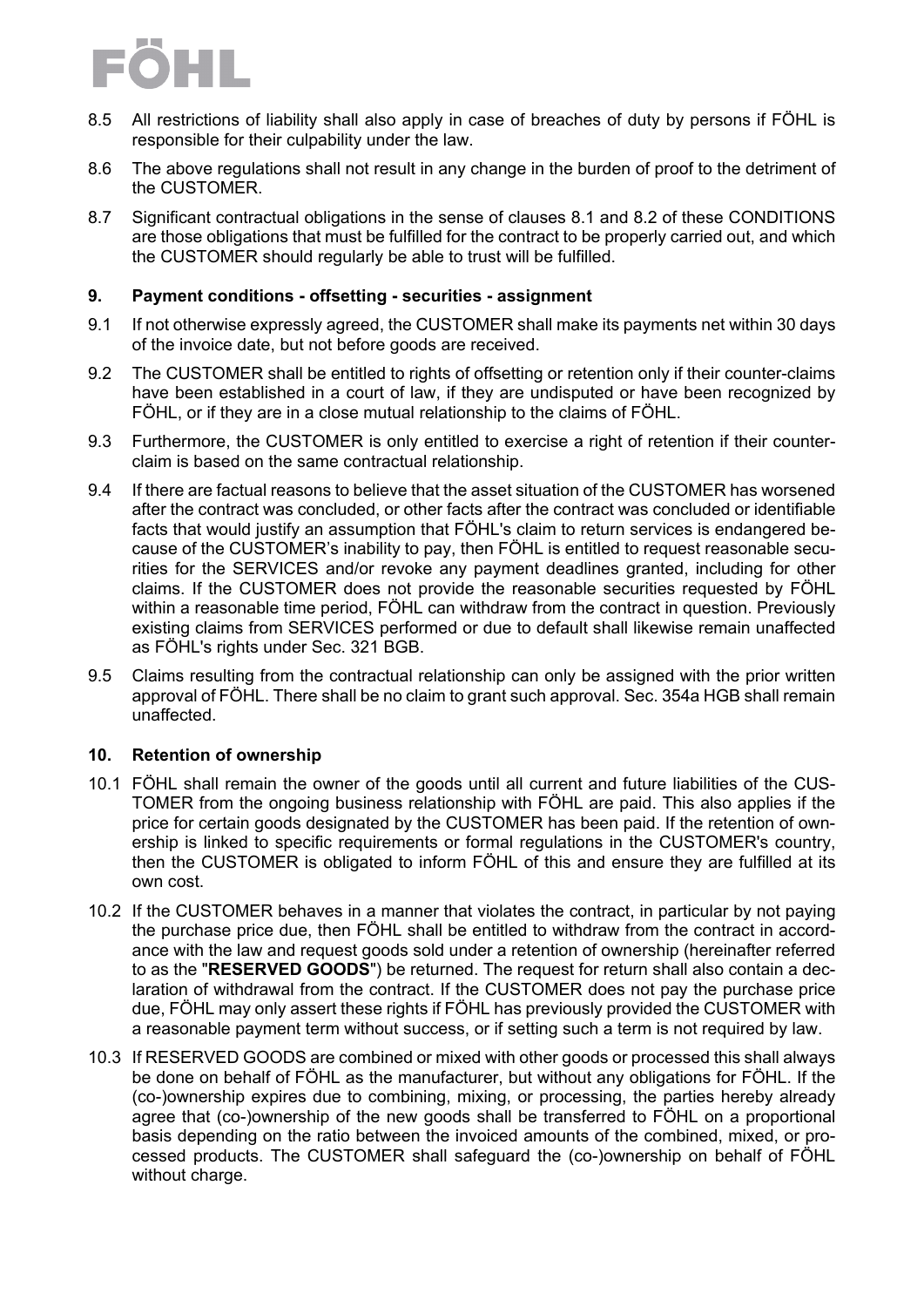

- 10.4 Resellers are entitled to resell the RESERVED GOODS in the normal course of business until this right is revoked. FÖHL can revoke this right if (a) the CUSTOMER ceases making payments, (b) the CUSTOMER is in default of payment, or (c) if there are factual reasons to believe that the CUSTOMER's asset situation has worsened after the contract was concluded, or other facts after the conclusion of the contract that would justify an assumption that FÖHL's claim for return performance is endangered due to the CUSTOMER's inability to pay.
- 10.5 The CUSTOMER hereby already assigns its claims resulting from a resale or other legal basis to FÖHL in the invoiced amount for the RESERVED GOOD, by way of a security, for RE-SERVED GOODS to which FÖHL is entitled to (co-)ownership. Upon request by FÖHL, the CUSTOMER is obligated to provide written declarations of assignment. The CUSTOMER is entitled to collect the assigned claims in its own name in the course of normal business, although this right can be revoked. FÖHL can revoke the entitlement to collect claims under the same conditions as the right to resell goods in the normal course of business.
- 10.6 Pledging or transferring the RESERVED GOODS by way of security is not permitted. The CUSTOMER must inform FÖHL promptly if there is a motion made to open bankruptcy proceedings, or any seizure, distraint, or other disposition by a third party.
- 10.7 Upon request by the CUSTOMER, FÖHL shall release the securities at its own discretion if the value of the securities exceeds FÖHL's claims by more than 10%.

#### **11. Workpiece-specific models and production equipment**

- 11.1 If the CUSTOMER provides FÖHL with models or production equipment (such as casting molds; hereinafter referred to as "**EQUIPMENT**"), the CUSTOMER shall send the EQUIP-MENT to FÖHL free of charge. The CUSTOMER is obligated to take the EQUIPMENT back at any time at the request of FÖHL. If the CUSTOMER does not fulfill such a request within 14 days, FÖHL is entitled to send the goods back to the CUSTOMER at its own cost.
- 11.2 Costs for maintenance and requested changes to the EQUIPMENT shall be borne by the CUS-TOMER.
- 11.3 The CUSTOMER shall be liable for ensuring the design of the EQUIPMENT is technically correct and appropriate for the purpose of manufacturing. However, FÖHL is entitled to make changes due to the casting technology used. If not expressly otherwise agreed, FÖHL is not obligated to review the EQUIPMENT to ensure it conforms with enclosed drawings or samples.
- 11.4 If FÖHL produces or purchases EQUIPMENT at the request of the CUSTOMER, the CUS-TOMER shall compensate FÖHL for costs incurred in this respect. If the full costs were not charged, the CUSTOMER shall also bear the remaining costs, if it does not accept the quantities planned at the time the contract was concluded. The EQUIPMENT produced or purchased by FÖHL shall remain the property of FÖHL; it shall be used exclusively for SERVICES to the CUSTOMER during the term of the applicable contract.
- 11.5 If it is agreed in deviation from this that the CUSTOMER is the owner of the EQUIPMENT, then ownership of the EQUIPMENT shall be transferred to it upon payment of the purchase price. The handover of EQUIPMENT shall be replaced by an obligation on FÖHL's part to safeguard the equipment. The safeguarding relationship may be terminated by the CUSTOMER at the earliest 2 years after the transfer of ownership, unless otherwise expressly agreed.
- 11.6 FÖHL shall treat all EQUIPMENT with the same level of care which FÖHL shows in handling its own property. Upon request by the CUSTOMER, FÖHL shall insure the EQUIPMENT at the cost of the CUSTOMER.

#### **12. Parts to be cast**

12.1 The CUSTOMER shall deliver FÖHL parts to be cast free of charge; they must be ready to cast and adhere to correct dimensional tolerances. Required processing costs shall be borne by the CUSTOMER.